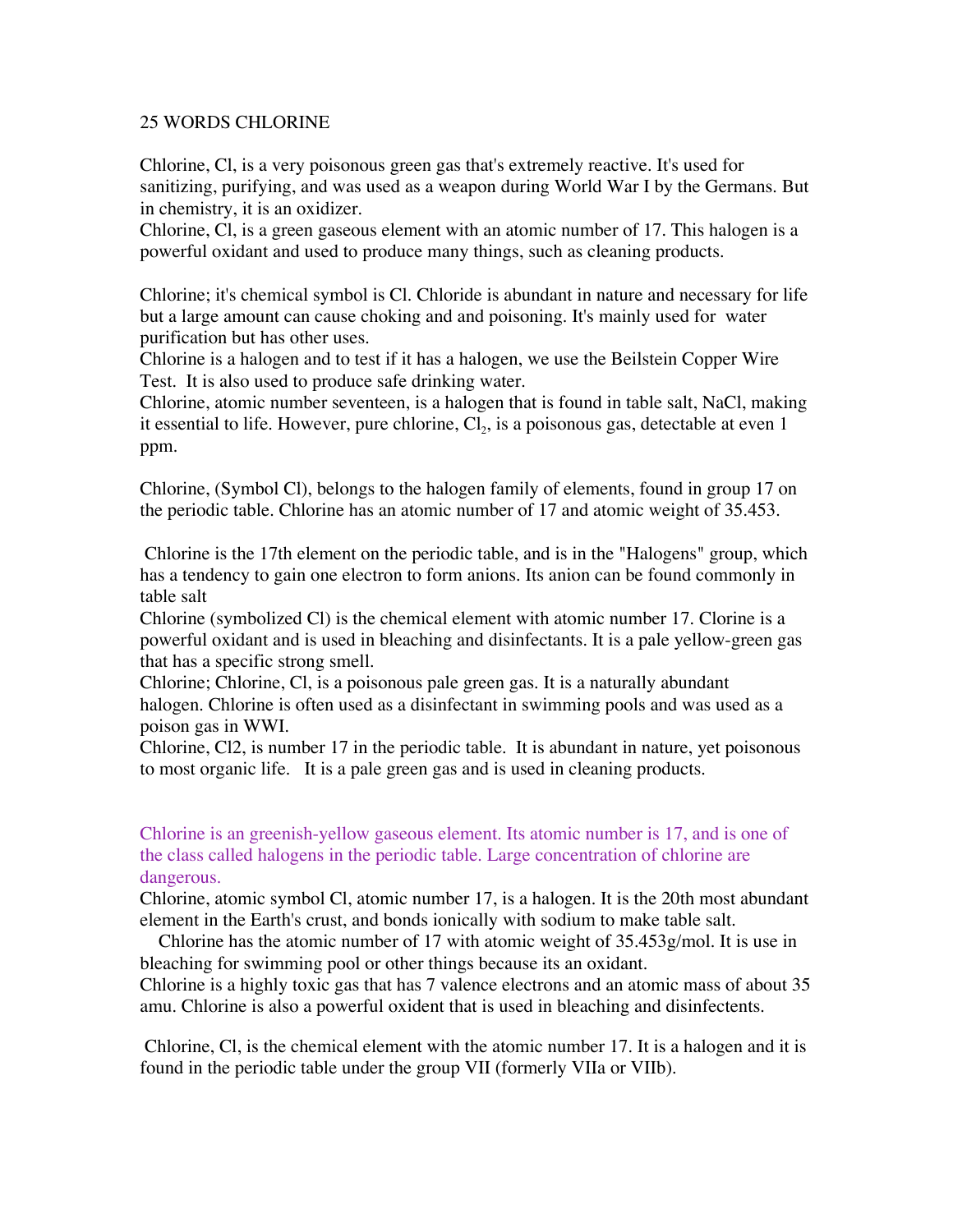Chlorine is the chemical element with atomic number 17. It is a halogen, found in the periodic table in group 17. It is a pale green gas about 2.5 times as dense as air. Chlorine, Cl, 17, is a halogen. Chlorine is naturally found as a diatomic molecule and it can also be found in other compounds. Chlorine is a toxic gas in its natural state.

Chlorine, Cl, has an atomic number of 17. Chlorine is found in group number 17 in the periodic table and it is a halogen. Chlorine compounds are used to disinfect swimming pools.

chlorine; Under standard conditions, chlorine is a pale green gas about 2.5 as dense as air. It has a disagreeable, suffocating odor that is detectable and is choking and poisonous. Chlorine is a toxic, corrosive gas with a very irritating odor. It is very poisonous and was used as a weapon during World War I. It was discovered by C. W. Scheele in 1774. chlorine,Chemical element, second lightest member of the halogen elements, or Group 17 of the periodic table. Chlorine is a toxic, corrosive, greenish-yellow gas that is irritating to the eyes and to the respiratory system.

 Chlorine, Cl, a chemical element that belongs in the halogens family of elements, and it is abundant in nature and necessary for life. It's also a powerful oxidant and is used for bleaching

Chlorine is a greenish yellow gas which combines directly with nearly all elements. Chlorine is a respiratory irritant. The gas irritates the mucous membranes and the liquid burns the skin.

Chlorine: the chemical element with atomic number 17. It is a halogen and is part of common salt and other compounds, it is abundant in nature and necessary to most forms of life.

Cl; Chlorine has been used since 3000 B.C. It is usually found as toxic pale green gas. It is mainly used in disinfectants and bleach, and is often used in pools to keep them sanitary.

Chlorine; Chlorine contains seventeen protons and is found in most living things. Chloride gas, bertholite, can be used as a weapon. This element is also used for purifying swimming pools.

Chlorine was discovered in 1774 by Carl Willhelm Scheele. It is a halogen with atomic number 17, has a melting point of -101 degrees C, and has 4 isotopes.

Chlorine, Cl, has the atomic number 17 and belongs to the halogen group of the periodic table. Chlorine atoms forms ionic bonds with sodium atoms to form common table salt.

chlorine; Chlorine is a halogen and a powerful oxidant that is used in bleaching and disinfectants. As a disinfectant, it is used in swimming pools to keep them sanitary and clean.